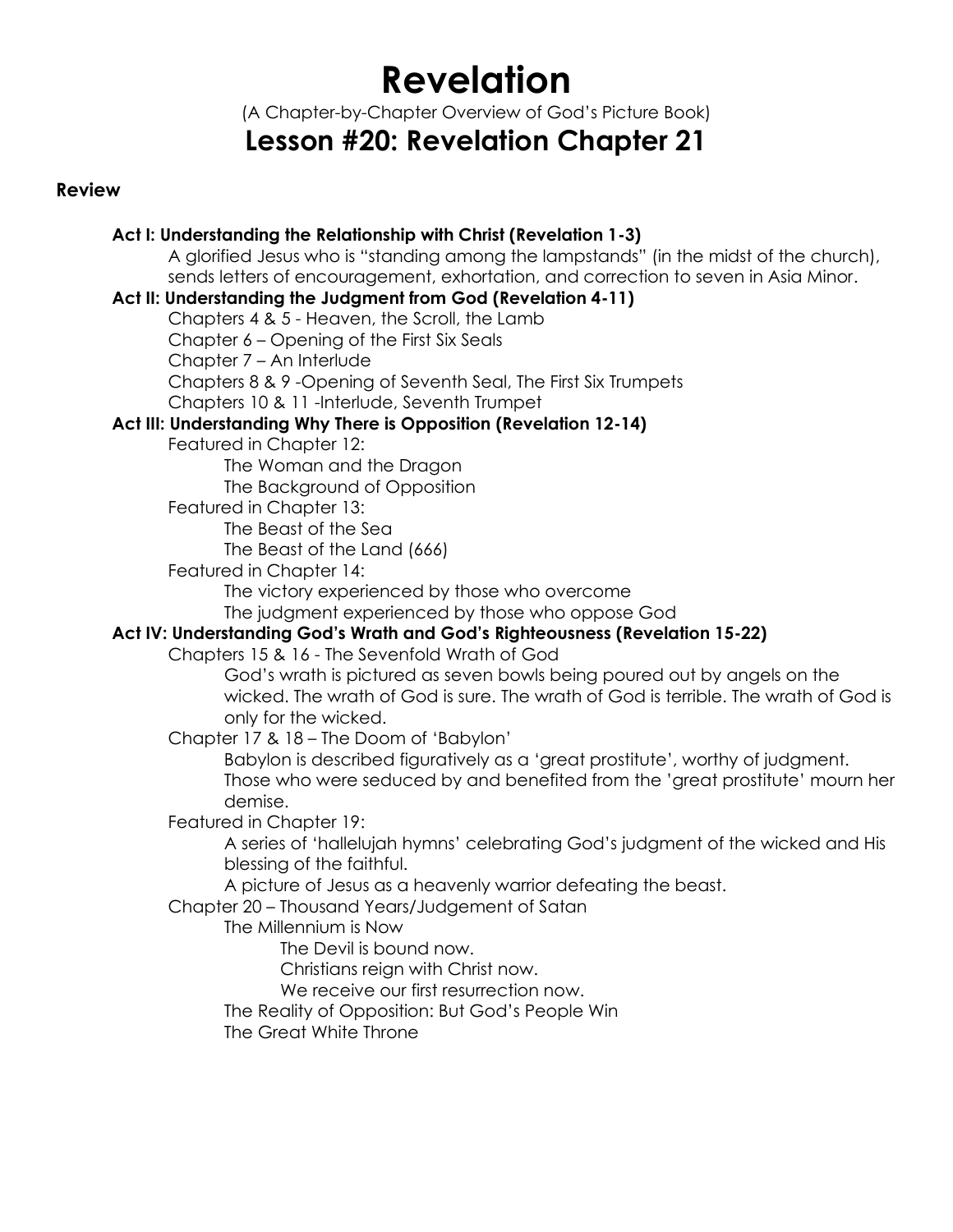### **Revelation 21:1-27 Reward for the Righteous: God with His People**

The final scenes help the faithful see themselves as…

The  $\overline{\phantom{a}}$ 

The  $\overline{\phantom{a}}$ 

The  $\blacksquare$ 

### **A New Situation for God's People**

Verse 1

*then I saw* - This phrase once again draws the reader's attention to something important.

*a new heaven and a new earth* - The 'new' heaven/earth is better than the 'first' heaven/earth.

*no longer any sea* - The sea was a symbol of threat.

| The Four Heavens (Jack Cottrell)<br>The Bible uses the word 'heaven' and describes the concept of 'heaven' in four different senses. |                                                                                                                                                                                                                                                             |
|--------------------------------------------------------------------------------------------------------------------------------------|-------------------------------------------------------------------------------------------------------------------------------------------------------------------------------------------------------------------------------------------------------------|
|                                                                                                                                      | Matthew 6:9; Deuteronomy 26:15; Psalm 109:19; John 3:13                                                                                                                                                                                                     |
|                                                                                                                                      | Genesis 1:1; Psalm 19:1-2; Matthew 26:64; Matthew 24:30                                                                                                                                                                                                     |
|                                                                                                                                      | The _______________________heaven: God's present throne room.<br>The created world of the angels.<br>Colossians 1:16; Revelation 4:1-6; 1 Thessalonians 4:16; Revelation 6:9<br>This is the 'heaven' we go to when we die until the second coming of Jesus. |
|                                                                                                                                      | The _______________________heaven: Our eternal home.<br>John 14:2; 2 Peter 3:13                                                                                                                                                                             |

Verses 1-5 God's People *holy city, new Jerusalem, bride* - The people of God.

God's Presence *God himself will be with them* - Wherever God is, that is where heaven is.

God's Peace *He will wipe every tear* - Heaven is the great place of 'no mores'. *I am making everything new* - We get an 'upgrade'.

Verses 6-7

*Alpha and Omega, the Beginning and the End* - This title was first seen in Revelation 1:8. *I will give water* - A symbol of God's eternal provision. *those who are victorious* (overcome) - This reward is designed for the faithful.

Verse 8 *second death* - In contrast to the 'new heaven' and 'new earth'.